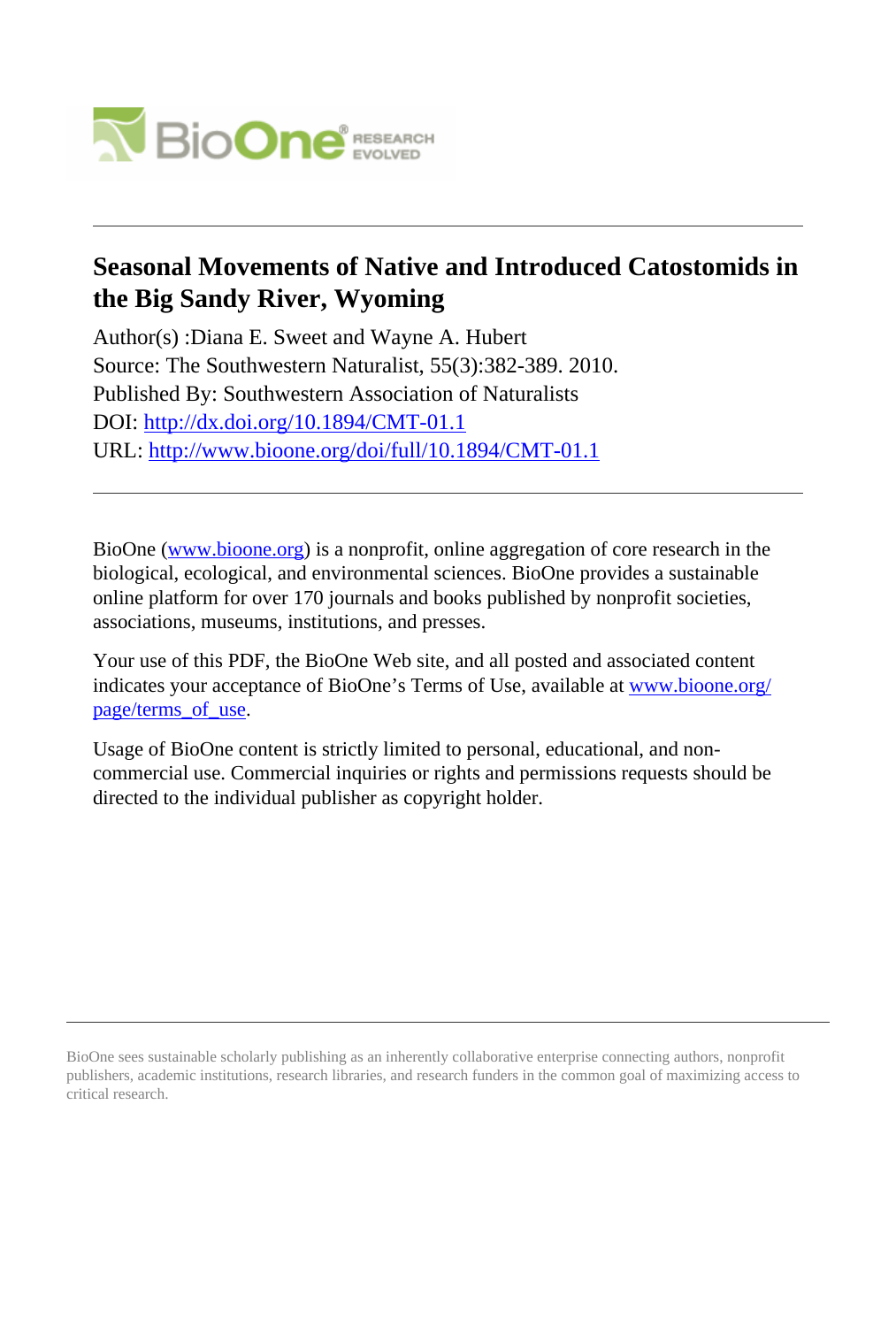## SEASONAL MOVEMENTS OF NATIVE AND INTRODUCED CATOSTOMIDS IN THE BIG SANDY RIVER, WYOMING

DIANA E. SWEET\* AND WAYNE A. HUBERT

United States Geological Survey, Wyoming Cooperative Fish and Wildlife Research Unit, University of Wyoming, Department 3166, 1000 East University Avenue, Laramie, WY 82072 (DES, WAH) Present address of DES: Wyoming Game and Fish Department, P.O. Box 67, Jackson, WY 83001 \*Correspondent: Diana.Sweet@wgf.state.wy.us

ABSTRACT—During 2006–2007, we studied movements of native bluehead suckers (Catostomus discobolus) and flannelmouth suckers (C. latipinnis), and non-native white suckers (C. commersonii) and longnose suckers (C. catostomus) in the Big Sandy River, Wyoming. Radiotransmitters were surgically implanted into 20–22 fish of each species in September and October 2006. Movements of all four species in autumn and winter were short with most fish remaining  $\leq 2$  km from locations where they were captured initially. Bluehead suckers and flannelmouth suckers began movements downstream in mid-to-late April and returned upstream to locations  $\leq 2$  km from their original locations by early summer. White suckers did not make substantial movements during spring, whereas longnose suckers made movements upstream during mid-June and returned downstream by early July. During their estimated spawning periods, longnose suckers used upstream portions, bluehead suckers and white suckers used middle portions, and flannelmouth suckers used downstream portions of the study area.

RESUMEN—Durante 2006–2007, estudiamos los traslados de dos especies de matalotes nativos, matalotes de cabeza azul (Catostomus discobolus) y matalotes boca de franela (C. latipinnis), y dos especies no nativas, matalotes blancos (C. commersonii) y matalotes (C. catostomus) en el río Big Sandy, en Wyoming. Implantamos quirúrgicamente radiotransmisores en 20–22 peces de cada especie en septiembre y octubre del 2006. Los traslados de las cuatro especies durante otoño e invierno fueron cortos, la mayoría de los peces se mantuvo  $\leq 2$  km del sitio de captura inicial. Los matalotes cabeza azul y los boca de franela empezaron a trasladarse rı´o abajo de mediados a finales de abril, y regresaron a sitios  $\leq$ 2 km de sus sitios originales temprano en el verano. Los matalotes blancos no hicieron traslados sustanciales durante la primavera, mientras que los matalotes C. catostomus se trasladaron río arriba a mediados de junio para regresar río abajo hacia julio temprano. Durante la época estimada del desove, los matalotes C. catostomus usaron las secciones río arriba, los matalotes blancos y los de cabeza azul usaron las secciones medias, y los matalotes boca de franela usaron las secciones río abajo del sitio de estudio.

Bluehead suckers (Catostomus discobolus) and flannelmouth suckers (C. latipinnis) are native to the Colorado River Basin where they were once abundant. Historic ranges of these two species have been reduced with loss of habitat cited as the primary cause of their decline (McAda, 1977; Mueller and Marsh, 2002). Increasing hybridization of these two native catostomids with introduced catostomids in the Colorado River Basin also threatens their continued existence (McAda, 1977; Cook et al., 2005; Compton, 2007; Gill et al., 2007; McDonald et al., 2008).

Both bluehead suckers and flannelmouth suckers are native to the Green River drainage in Wyoming and are species of concern within

the state. In 2002, the Wyoming Game and Fish Department began a survey of native fishes to assess current distributions within the Green River drainage of Wyoming (Gill et al., 2007). As a result of the survey, the Big Sandy River was identified as a potential conservation area for bluehead suckers and flannelmouth suckers. However, the Big Sandy River also contains populations of introduced white suckers (C. commersonii) and longnose suckers (C. catostomus).

Knowledge of movements of catostomids in the Big Sandy River can provide information useful in conservation of the two native species (Northcote, 1997; Lucas and Baras, 2001). A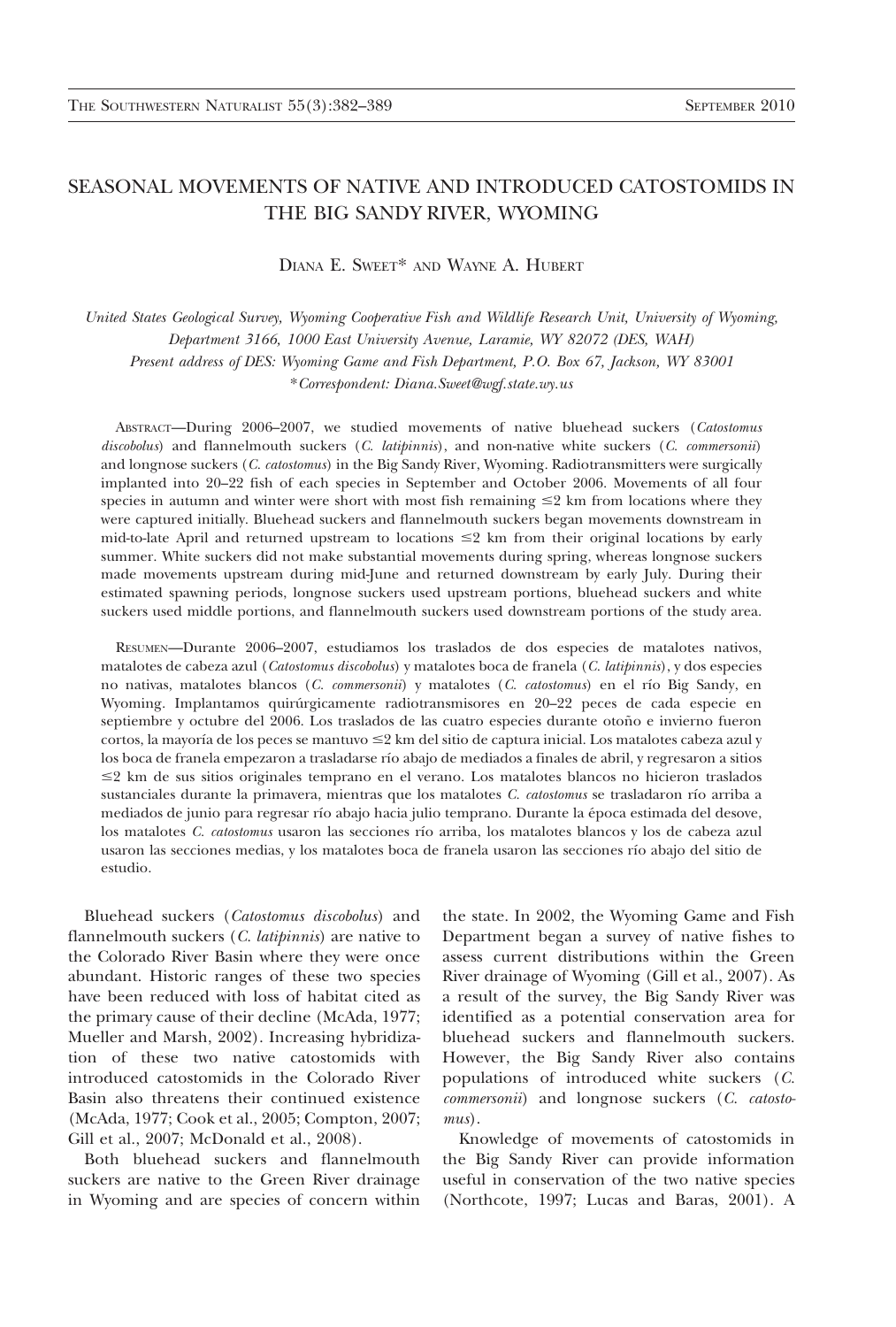variety of movement patterns by bluehead suckers have been described, including no spawning migrations, short spawning migrations into tributary streams, and long spawning migrations in rivers (Maddux and Kepner, 1988; Beatty, 2005; Compton et al., 2008). Flannelmouth suckers move upstream to spawn, and then return downstream (Chart and Bergersen, 1992; Compton et al., 2008). Movements of white suckers from reservoirs or large streams into tributaries, during March–June have been described (Geen et al., 1966; Barton, 1980; Corbett and Powles, 1983; Beatty, 2005; Compton et al., 2008). Brown et al. (2001) detected movements by white suckers in winter only during flood events and the breakup of ice. Little information is available on movements of longnose suckers, but spawning migrations out of lakes and into tributary streams have been described (Brown and Graham, 1954; Geen et al., 1966; Barton, 1980; Dion et al., 1994). The purpose of our study was to describe seasonal movements of native bluehead suckers and flannelmouth suckers, and introduced white suckers and longnose suckers in the Big Sandy River of Wyoming.

MATERIALS AND METHODS—The Big Sandy River is a tributary of the Green River in Wyoming, draining 4,688 km2. It originates on the southwestern slope of the Wind River Mountains and flows southwestward onto semi-arid plains, where the segment that we studied occurred, and sagebrush (Artemisia) was the most prevalent vegetation. Elevation of the upstream boundary of the study area was 2,186 m above mean sea level and was selected because bluehead suckers, flannelmouth suckers, and white suckers were not captured upstream of that location during a recent survey by personnel of the Wyoming Game and Fish Department (Gill et al., 2007). The downstream boundary of the study area was the United States Geological Survey gauging station 09213500 near the town of Farson, Sweetwater County, Wyoming, immediately upstream from Big Sandy Reservoir at an elevation of 2,064 m above mean sea level. The downstream end of the study area was 88 stream kilometers from the upstream boundary. Within the study area, the river has perennial flow and a mean wetted width of 15 m during late-summer base flow. Sculpin Creek was the only perennial tributary to the Big Sandy River within the study area.

We radio-tagged bluehead suckers, flannelmouth suckers, white suckers, and longnose suckers that did not exhibit morphological features indicative of hybridization. We used morphological features described by Baxter and Simon (1970) to identify each species. Recent research confirms the accuracy of features we used in identification of species and hybrids of catostomids (Quist et al., 2009). Fish were captured by electrofishing pools throughout the study area during September and October 2006. Radiotransmitters (Model MCFT-3EM; Lotek Wireless Fish and Wildlife Monitoring, Newmarket, Ontario) were set at three frequencies (162.206, 162.419, and 162.581 MHz) with individual codes for identification. To ensure that the transmitter was  $\langle 2\% \rangle$  of the body weight of the fish (Winter, 1996), fish used had a body mass  $\geq$ 420 g. We used the shielded-needle technique to implant transmitters into captured fish (Ross and Kleiner, 1982). After surgery, fish were held in a mesh cage in the river channel and considered recovered from surgery when they swam upright and attempted to evade handling. Fish were released subsequently in the pool where they were captured.

During October 2006–July 2007, we tracked radiotagged fish by walking along the bank or floating the river using a scanning receiver (SRX 400A; Lotek Wireless Fish and Wildlife Monitoring, Newmarket, Ontario) and a bi-directional loop antenna (50 cm wide). Trangulation of exact locations of fish was not used due to interference from multiple transmitters and because triangulation did not improve precision in the narrow channel. Tracking occurred during daylight hours, twice a month in autumn, once a month in winter, and weekly in spring and early summer. We defined seasons based on discharge and ice. Autumn was the period with base flows and declining water temperatures until surface ice covered the study area (i.e., September–November 2006; tracking events 1–3). Winter was when surface ice covered the study area (i.e., December 2006-mid-March 2007; tracking events 4–7). Spring was from the time surface ice broke up through spring runoff, (i.e., mid–March–June 2007; tracking events 8–16). Summer began when discharge declined to1.8 m3/s at the end of June 2007 (tracking events 17–18).

A tracking event was the period during which a fish was located and a tracking interval was the time between locating individual fish on successive tracking events. Linear range was distance (meters) between locations of an individual fish during a tracking interval (Clapp et al., 1990). Rate of movement was distance moved per day by an individual fish during a tracking interval. Net movement was the upstream or downstream linear range of an individual fish during a tracking interval. Positive values indicated net movement upstream and negative values indicated net movement downstream. A Mann-Whitney U-test was used to test for differences in linear ranges, rates of movement, and net movements among successive tracking intervals for each species (Ramsey and Schafer, 2002). A Kruskal-Wallis test was used to test for differences among species for each tracking interval (Ramsey and Schafer, 2002) and the False Discovery Rate was used to control the proportion of false positives that occur with multiple tests (Benjamini and Hochberg, 1995; Storey, 2002). Significant  $q$ -values are reported with significance at an error rate  $< 0.05$ .

RESULTS—We implanted 22 bluehead suckers, 22 flannelmouth suckers, 21 white suckers, and 20 longnose suckers with radiotransmitters (Fig. 1). There were three tracking events during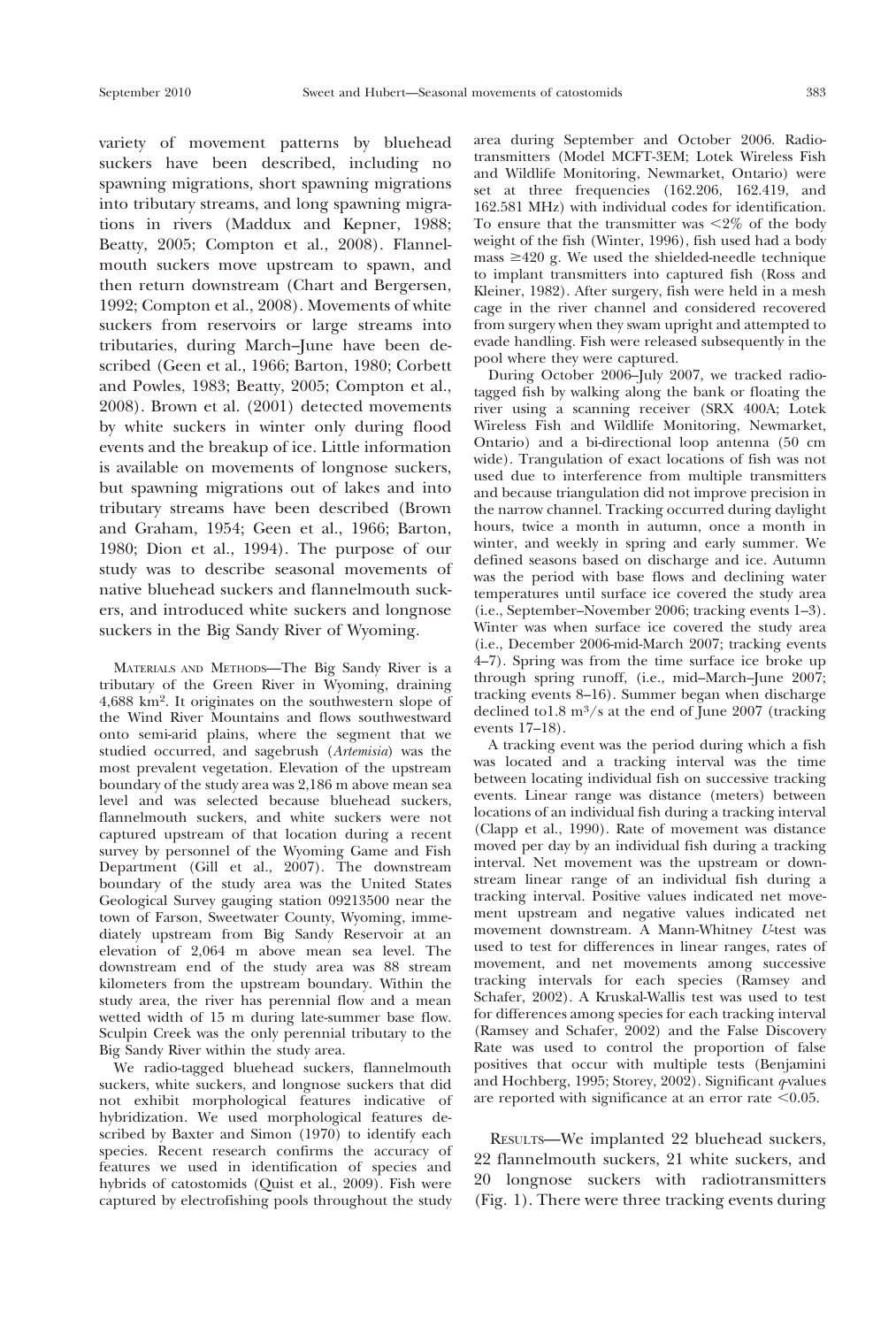

FIG. 1-The Big Sandy River, Wyoming, with ovals containing: a) locations where radiotransmitters were implanted in fish; and b) 50% of locations where fish occurred during the estimated peak of spawning for bluehead suckers (Catostomus discobolus), flannelmouth suckers (C. latipinnis), white suckers (C. commersonii), and longnose suckers (C. catostomus).

autumn (tracking events 1–3), four during winter (tracking events 4–7), nine during spring (tracking events 8–16), and two during early summer (tracking events 17–18).

Patterns of movement of species differed temporally. Of locations in autumn and winter, 85–97% were  $\leq 2$  km of their previous known location, although there were increases in linear ranges and rates of movement after onset of winter (i.e., ice cover) with movements that were predominantly downstream. Linear ranges and movements of all four species increased during spring (Fig. 2). Bluehead suckers began movements downstream in mid-to-late April, after which linear ranges and rates of movement gradually declined into early July when both measures increased with no apparent directional pattern of movement. Flannelmouth suckers made long movements downstream in mid-tolate April, began movements upstream in mid-tolate May, and continued upstream through early July. White suckers showed small non-directional increases in linear ranges and rates of movement

in early June. Longnose suckers began nondirectional movements in early spring followed by movements that were predominantly upstream during late spring and early summer.

There were significant differences among the four species relative to linear ranges, rates of movement, and net movements during several tracking intervals (Table 1). Bluehead suckers had significantly smaller linear ranges than other species in mid-to-late October (tracking interval 1–2). Flannelmouth suckers had significantly longer linear ranges, higher rates of movement, and greater net movements (downstream) than other species from mid-April to early May (Fig. 2; tracking intervals 9–10, 10–11, and 11–12).

Only one radio-tagged fish, a flannelmouth sucker, was located outside of the study area. This individual moved downstream from the United States Geological Survey gauging station during spring and was in Big Sandy Reservoir.

There was little spatial segregation by the four species during autumn, winter, or summer. However, during spring, longnose suckers used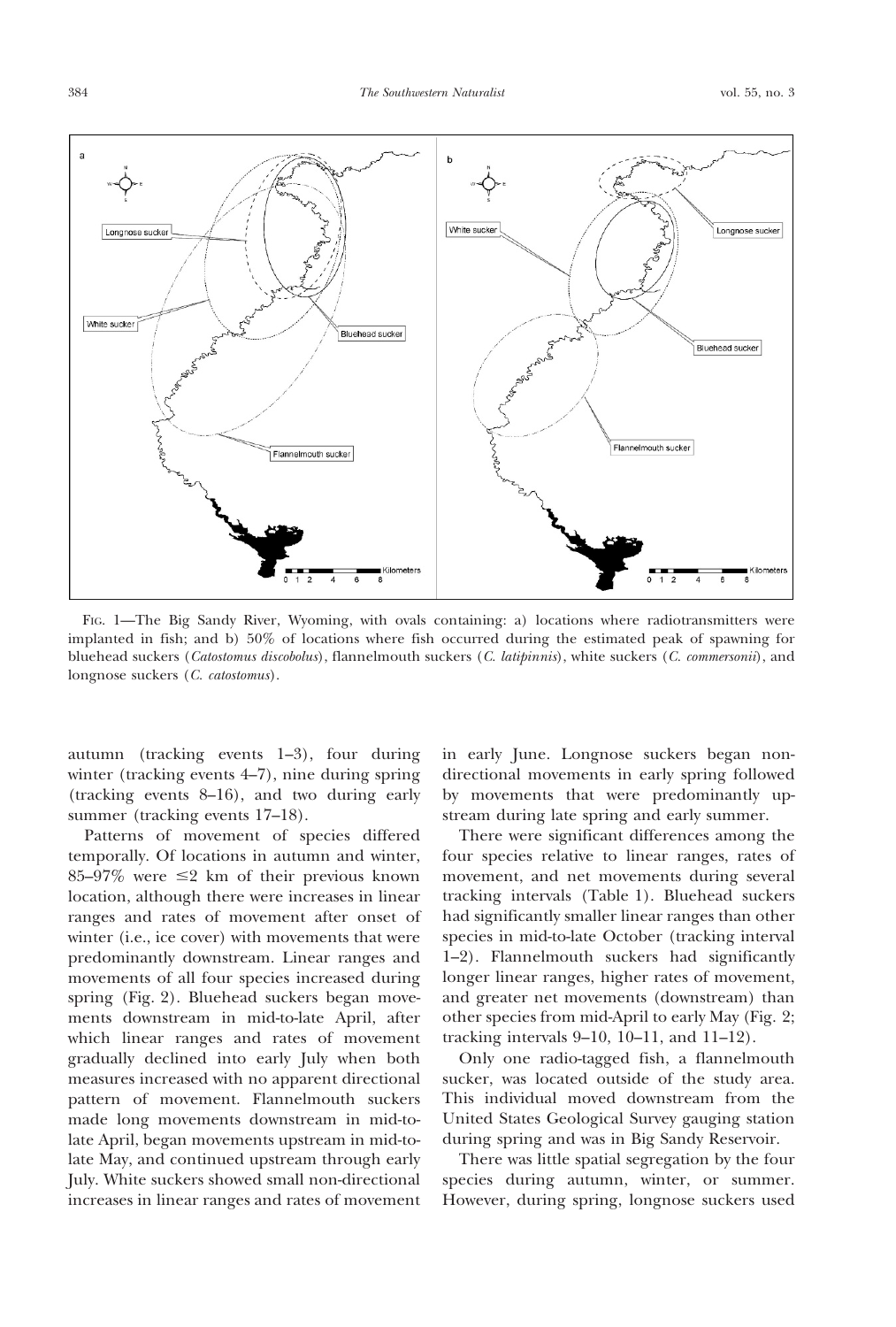

FIG. 2-Distances moved (m) by a) bluehead suckers (Catostomus discobolus), b) flannelmouth suckers (C. latipinnis), c) white suckers (C. commersonii), and d) longnose suckers (C. catostomus) between consecutive locations during autumn (8 October–17 November 2006), winter (28 November 2006–8 March 2007), spring (2 April–23 June 2007), and summer (25 June–12 July 2007). Positive values indicate movement upstream and negative values indicate movement downstream. Note differences in scale on Y-axis among species.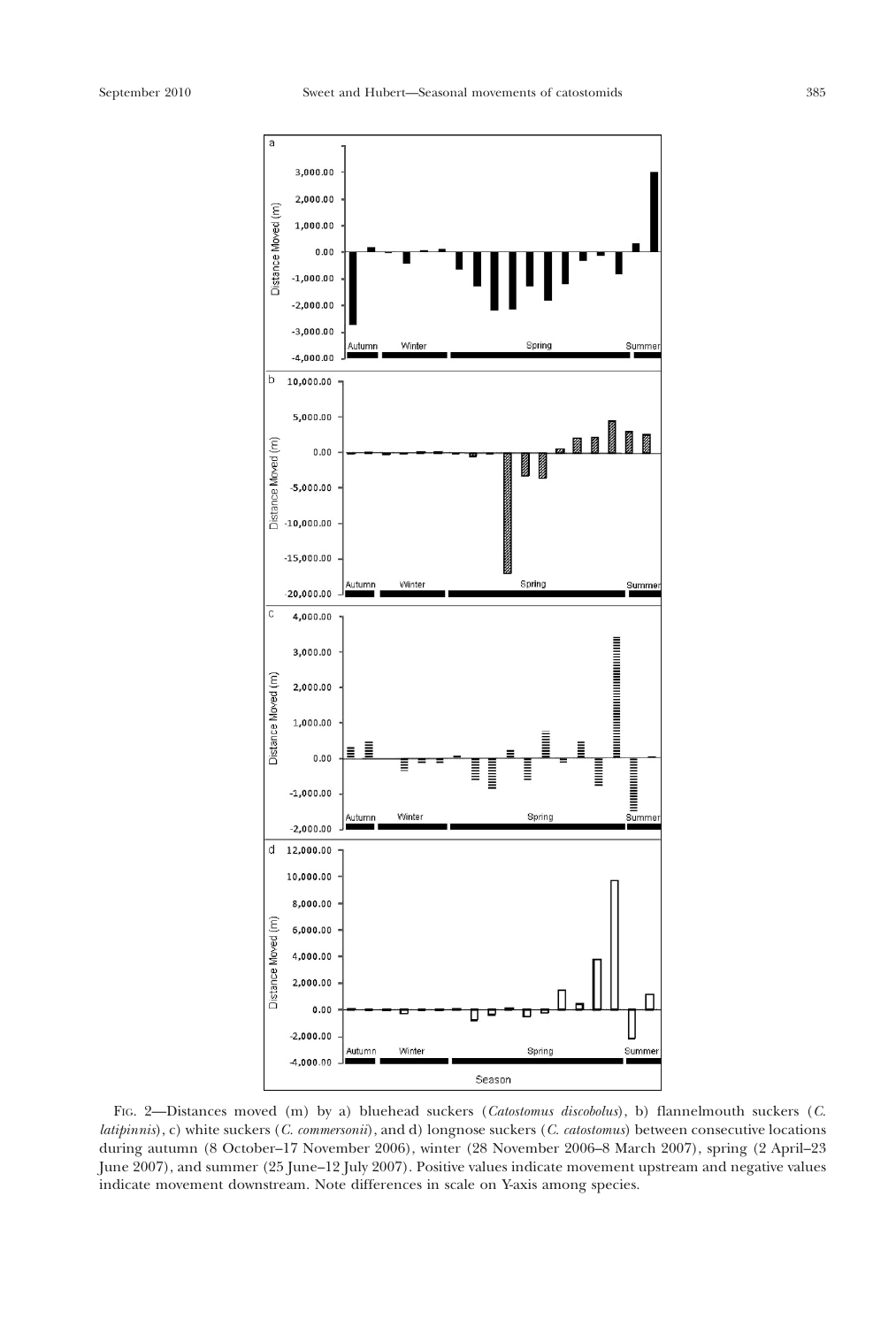TABLE 1—Medians of frequency distributions for linear ranges (distance between locations of fish within a tracking interval), rates of movement (distance moved each day), and net movements (upstream or downstream linear range of a fish during a tracking interval) of individual bluehead suckers (Catostomus discobolus), flannelmouth suckers (C. latipinnis), white suckers (C. commersonii), and longnose suckers (C. catostomus) during tracking intervals. Only significant q-values derived from Mann-Whitney U-tests for differences among species are shown.

| Tracking<br>interval | Species             |                        |                  |                  |            |
|----------------------|---------------------|------------------------|------------------|------------------|------------|
|                      | Bluehead sucker     | Flannelmouth sucker    | White sucker     | Longnose sucker  | $q$ -value |
| Linear range (m)     |                     |                        |                  |                  |            |
| $1 - 2$              | 8a                  | 213                    | 187              | 20               | 0.003      |
| $2 - 3$              | $\scriptstyle\rm 7$ | $\overline{5}$         | $\,6\,$          | $\overline{2}$   |            |
| $3 - 4$              | 193                 | 74                     | 176              | 132              |            |
| $4 - 5$              | 741                 | 503                    | 323              | 466              |            |
| $5 - 6$              | 333                 | 104                    | 69               | 182              |            |
| $6 - 7$              | 197                 | $81\,$                 | $37\,$           | 150              |            |
| $7 - 8$              | 942                 | 251                    | 153              | 614              |            |
| $8 - 9$              | 31                  | 137                    | 96               | 29               |            |
| $9 - 10$             | 927                 | $17,034$ <sup>a</sup>  | 380              | 678              | 0.007      |
| $10 - 11$            | 883                 | 3,826b                 | 275              | 373              | 0.010      |
| $11 - 12$            | 597                 | 2,942b                 | 134              | 1,815            | 0.013      |
| $12 - 13$            | 142                 | 680                    | 452              | 135              |            |
| $13 - 14$            | 264                 | 2,009                  | 52               | 105              |            |
| $14 - 15$            | 159                 | 890                    | 2,615            | 462              |            |
| $15 - 16$            | 64                  | 4,185                  | 2,056            | 6,788            |            |
| $16 - 17$            | 111                 | 1,888                  | 48               | 23               |            |
| $17 - 18$            | 3,423               | 866                    | 16               | 18               |            |
| Rate of movement (m) |                     |                        |                  |                  |            |
| $1 - 2$              | $\mathbf{1}$        | 14                     | 11               | $\overline{2}$   |            |
| $2 - 3$              | $\mathbf{1}$        | $\boldsymbol{0}$       | $\boldsymbol{0}$ | $\boldsymbol{0}$ |            |
| $3 - 4$              | 12                  | $\overline{4}$         | 9                | 6                |            |
| $4 - 5$              | 18                  | 12                     | 8                | 11               |            |
| $5 - 6$              | 11                  | $\overline{4}$         | $\overline{2}$   | 6                |            |
| $6 - 7$              | $\scriptstyle\rm 7$ | 3                      | $\mathbf{1}$     | $\,6\,$          |            |
| $7 - 8$              | 33                  | 10                     | $\overline{5}$   | 23               |            |
| $8 - 9$              | $\,1$               | $\rm 5$                | $\rm 5$          | $\sqrt{2}$       |            |
| $9 - 10$             | 116                 | 1,629a                 | $30\,$           | 60               | 0.003      |
| $10 - 11$            | 110                 | 478a                   | 39               | 60               | 0.007      |
| $11 - 12$            | 92                  | 738c                   | 27               | 259              | 0.010      |
| $12 - 13$            | 17                  | 119                    | 57               | 17               |            |
| $13 - 14$            | 44                  | 419                    | $\boldsymbol{9}$ | 17               |            |
| $14 - 15$            | 23                  | 127                    | 374              | 66               |            |
| $15 - 16$            | $\overline{4}$      | 279                    | 129              | 377              |            |
| $16 - 17$            | 15                  | 378                    | 7                | $\bf 5$          |            |
| $17 - 18$            | 298                 | 110                    | $\mathbf{1}$     | $\mathbf{1}$     |            |
| Net movement (m)     |                     |                        |                  |                  |            |
| $1 - 2$              | $\boldsymbol{0}$    | $\boldsymbol{0}$       | 168              | $-5$             |            |
| $2 - 3$              | $\boldsymbol{0}$    | $\boldsymbol{0}$       | $-1$             | $\boldsymbol{0}$ |            |
| $3 - 4$              | $-109$              | $-14$                  | $-4\,$           | $-94$            |            |
| $4 - 5$              | $-40$               | 54                     | $-10$            | $-7$             |            |
| $5 - 6$              | 23                  | 79                     | 39               | $-31$            |            |
| $6 - 7$              | $-18$               | $-11$                  | $-12$            | $-20$            |            |
| $7 - 8$              | $-942$              | $-251$                 | 41               | $-26$            |            |
| $8 - 9$              | $-8$                | $-3$                   | $-11$            | $-11$            |            |
| $9 - 10$             | $-449d$             | $-17,034$ <sup>a</sup> | $\,1$            | 399              | 0.003      |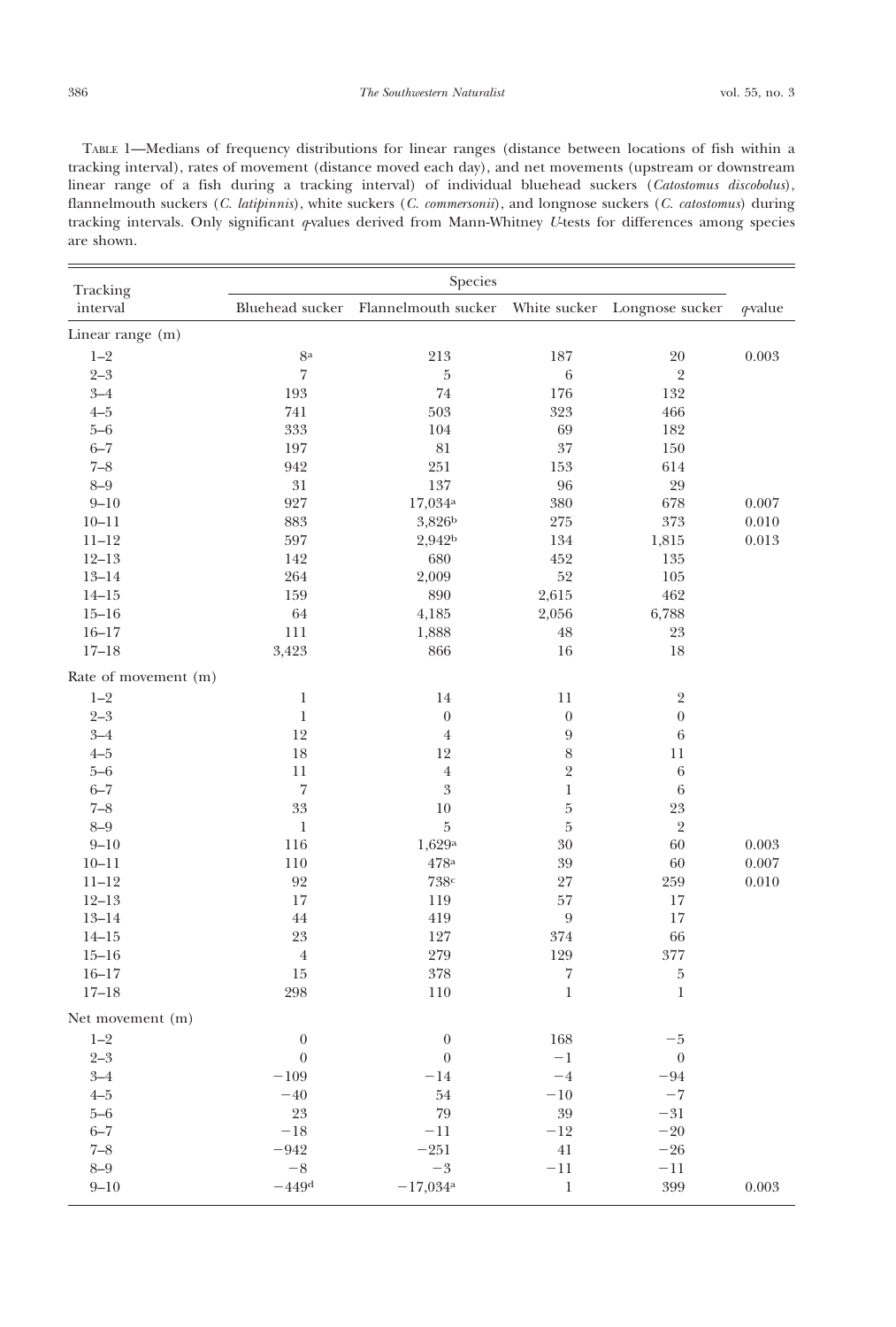| Tracking  | Species        |                                                                  |        |       |         |
|-----------|----------------|------------------------------------------------------------------|--------|-------|---------|
| interval  |                | Bluehead sucker Flannelmouth sucker White sucker Longnose sucker |        |       | a-value |
| $10 - 11$ | $-883$         | $-1,187$                                                         | $-76$  | $-40$ |         |
| $11 - 12$ | $-344$         | $-877$                                                           | 37     | 1,065 |         |
| $12 - 13$ | $-108$         | 23                                                               | $-187$ | $-8$  |         |
| $13 - 14$ | $-86$          | 709                                                              | $-3$   | 58    |         |
| $14 - 15$ | $\overline{2}$ | $\overline{4}$                                                   | 468    | 54    |         |
| $15 - 16$ | $-4$           | 756                                                              | 24     | 6,788 |         |
| $16 - 17$ | $-24$          | 1,888                                                            | 5      | $-23$ |         |
| $17 - 18$ | $-7$           | 756                                                              | 16     |       |         |

TABLE 1—Continued.

a Species is significantly different from all other species.

<sup>b</sup> Species is significantly different from white and longnose suckers.

c Species is significantly different from bluehead and white suckers.

d Species is significantly different from the longnose sucker.

the upstream portion, bluehead suckers and white suckers used the middle portion, and flannelmouth suckers used the downstream portion of the study area (Fig. 1). Nevertheless, there was overlap among ranges of the four species during the spawning season.

DISCUSSION—Locations of bluehead suckers, flannelmouth suckers, white suckers, and longnose suckers in autumn and winter generally were  $\leq$  km from the previous location, indicating relatively sedentary lifestyles during autumn and winter, similar to what has been observed in other studies of white suckers (Brown et al., 2007). However, all four species displayed increased activity at the onset of winter when cover by ice was complete or nearly complete. These increased movements may have been due to improved protection from predation with the formation of ice. Fish were able to move into shallower, slower-velocity areas that might have been undesirable during autumn due to high visibility to avian predators.

Movements of bluehead suckers and flannelmouth suckers downstream in the Big Sandy River coincided with increasing spring flow. Patterns of movement downstream during spring have not been observed in other studies of bluehead suckers or flannelmouth suckers, whereas patterns of movement upstream have been described (Chart and Bergersen, 1992; Weiss et al., 1998; Compton et al., 2008). Movements of bluehead suckers and flannelmouth suckers downstream in the Big Sandy River during spring may have been associated with more suitable temperatures in the downstream portion of the study area. Although water temperature was not collected during our study, previous data on the Big Sandy River indicated that spring-time temperatures increase gradually with progression downstream (Sweet, 2007). Despite movements downstream by both species, bluehead suckers remained farther upstream than flannelmouth suckers. The upstream portion of the study area had more rock substrate, while the downstream portion was dominated by sand substrate (Sweet, 2007). The range of flannelmouth suckers during spring extended into the downstream portion with predominately sand substrate. Other studies have indicated the importance of rock substrate to bluehead suckers (Compton, 2007; Bower et al., 2008).

Movements by bluehead suckers and flannelmouth suckers in spring in the Big Sandy River indicated that spawning began in mid-to-late April and was concluded by early July. This was consistent with other studies describing spawning of these two species (McAda, 1977; Maddux and Kepner, 1988; Weiss et al., 1998; Chart and Bergersen, 1992; Compton et al., 2008). Flannelmouth suckers displayed greatest linear movements and highest rates of movement of the four species of catostomids in the Big Sandy River with median rates of movement in spring up to three times greater than for other species.

White suckers in the Big Sandy River moved little during the study with movements typically ,10 km from where they were captured initially. Barton (1980), Corbett and Powles (1983), and Wakefield and Beckman (2005) described movements upstream to spawning areas by white suckers, unlike our observations of this species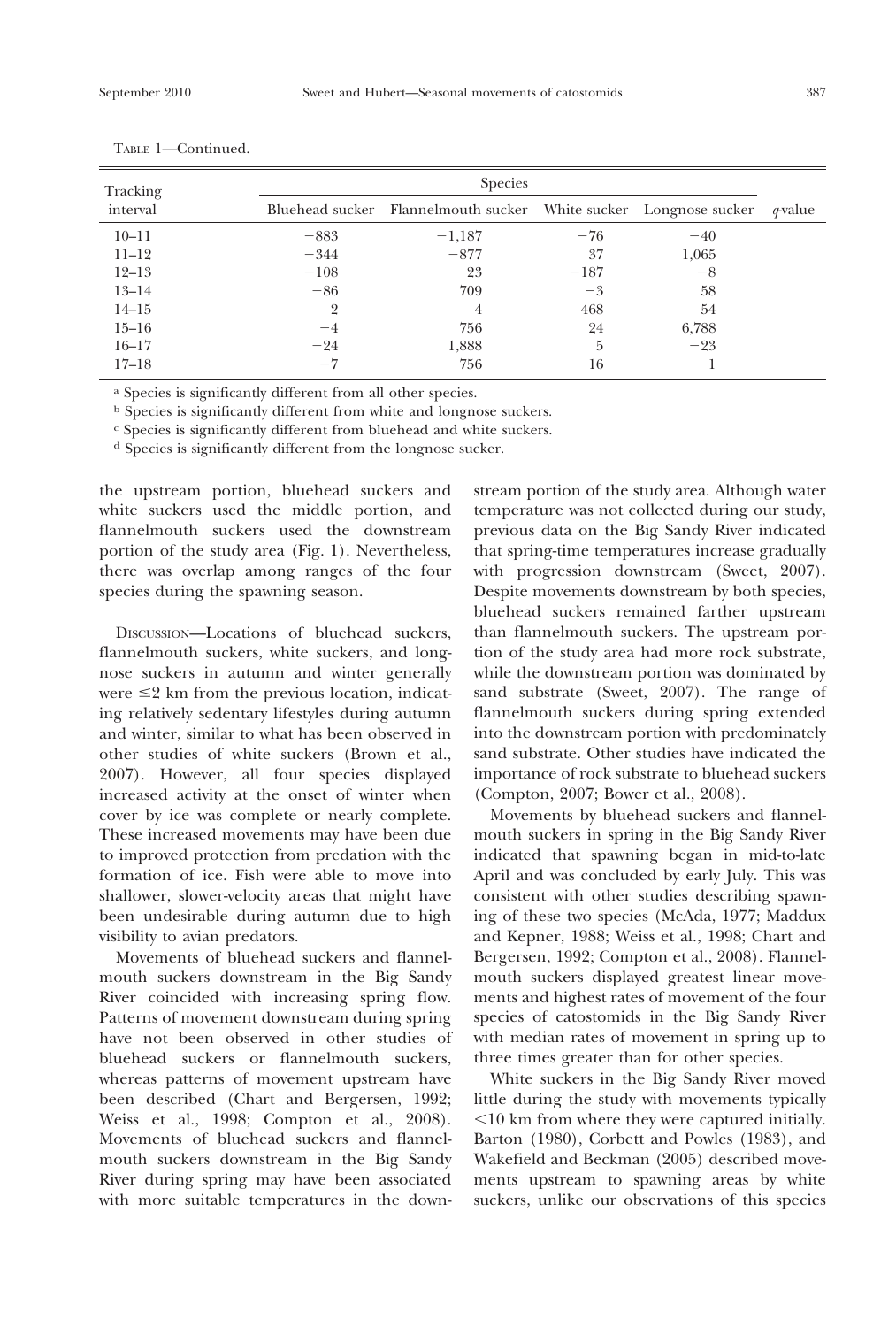in the Big Sandy River. White suckers are generalists in their habitat needs and it may not be necessary for them to seek discrete areas to spawn and complete their life cycle within the Big Sandy River. Lack of movements by white suckers in spring made it difficult to estimate their time of spawning in the Big Sandy River. However, movements of two white suckers into Sculpin Creek during mid-May provided some indication of when spawning occurred. Also, observations of untagged, dead, or dying white suckers, believed to be post-spawning mortalities, were seen in the river at the end of June. Other studies have described spawning by white suckers from mid-March to late June in various systems (Barton, 1980; Corbett and Powles, 1983; Beatty, 2005; Wakefield and Beckman, 2005).

Movement upstream by longnose suckers in the Big Sandy River occurred during mid-June. Migrations upstream to spawn by longnose suckers also have been observed in other systems (Brown and Graham, 1954; Harris, 1962; Bailey, 1969; Dion et al., 1994; Barton, 1980). Rock substrate and increased velocities of water in the upper portion of the study area (Sweet, 2007) may have been a factor in movement of longnose suckers upstream. Patterns of movement of longnose suckers in spring indicated that spawning began in mid-to-late April, peaked in mid-June, and was completed by early July. Studies in other systems described spawning from mid-April to mid-July (Brown and Graham, 1954; Harris, 1962; Bailey, 1969).

There was no difference in timing of movements associated with spawning between bluehead suckers and flannelmouth suckers in the Big Sandy River, but temporal segregation between these species has been described in other systems, with flannelmouth suckers spawning earlier than bluehead suckers (Maddux and Kepner, 1988; Weiss et al., 1998; Beatty, 2005; Compton et al., 2008). Previous research has suggested that different times of spawning by bluehead suckers and flannelmouth suckers may create a temporal barrier that contributes to isolation of species (Maddux and Kepner, 1988; Weiss et al., 1998). Although no temporal segregation was observed in the Big Sandy River, there was evidence of spatial segregation during spawning. Bluehead suckers used segments upstream of, and probably cooler than, those used by flannelmouth suckers. Genetic isolation between these two species in the Big Sandy River

might be facilitated by spatial segregation during spawning in contrast to temporal segregation.

We thank C. Amadio, A. Kern, T. McCullar, and D. Sweet for help in the field, landowners along the Big Sandy River for allowing access, and A. Larson and L. Ohler for administrative assistance. Funding was provided by the Wyoming Game and Fish Department and United States Bureau of Land Management.

## LITERATURE CITED

- BAILEY, M. M. 1969. Age, growth, and maturity of the longnose sucker Catostomus catostomus, of western Lake Superior. Journal of the Fisheries Research Board of Canada 26:1289–1290.
- BARTON, B. A. 1980. Spawning migrations, age and growth, and summer feeding of white and longnose suckers in an irrigation reservoir. Canadian Field-Naturalist 94:300–304.
- BAXTER, G. T., AND J. R. SIMON. 1970. Wyoming fishes. Wyoming Game and Fish Department, Cheyenne, Bulletin 4:103–114.
- BEATTY, R. J. 2005. Catostomid spawning migrations and late-summer fish assemblages in Lower Muddy Creek, an intermittent watershed in southern Carbon County, Wyoming. M.S. thesis, University of Wyoming, Laramie.
- BENJAMINI, Y., AND Y. HOCHBERG. 1995. Controlling the false discovery rate: a practical and powerful approach to multiple testing. Journal of the Royal Statistical Society 57:289–300.
- BOWER, M. R., W. A. HUBERT, AND F. J. RAHEL. 2008. Habitat features affect bluehead suckers, flannelmouth suckers, and roundtail chub across a headwater tributary in the Colorado River Basin. Journal of Freshwater Ecology 23:347–357.
- BROWN, C. J. D., AND R. J. GRAHAM. 1954. Observations on the longnose sucker in Yellowstone Lake. Transactions of the American Fisheries Society 83:38–46.
- BROWN, R. S., G. POWER, AND S. BELTAOS. 2001. Winter movements and habitat use of riverine brown trout, white sucker and common carp in relation to flooding and ice break-up. Journal of Fish Biology 59:1126–1141.
- CHART, T. E., AND E. P. BERGERSEN. 1992. Impact of mainstream impoundment on the distribution and movements of the resident flannelmouth sucker (Catostomidae: Catostomus latipinnis) population in the White River, Colorado. Southwestern Naturalist 37:9–15.
- CLAPP, D. F., R. D. CLARK, JR., AND J. S. DIANA. 1990. Range, activity, and habitat of large, free-ranging brown trout in a Michigan stream. Transactions of the American Fisheries Society 119:1022–1034.
- COMPTON, R. I. 2007. Population fragmentation and white sucker introduction affect populations of bluehead suckers, flannelmouth suckers, and